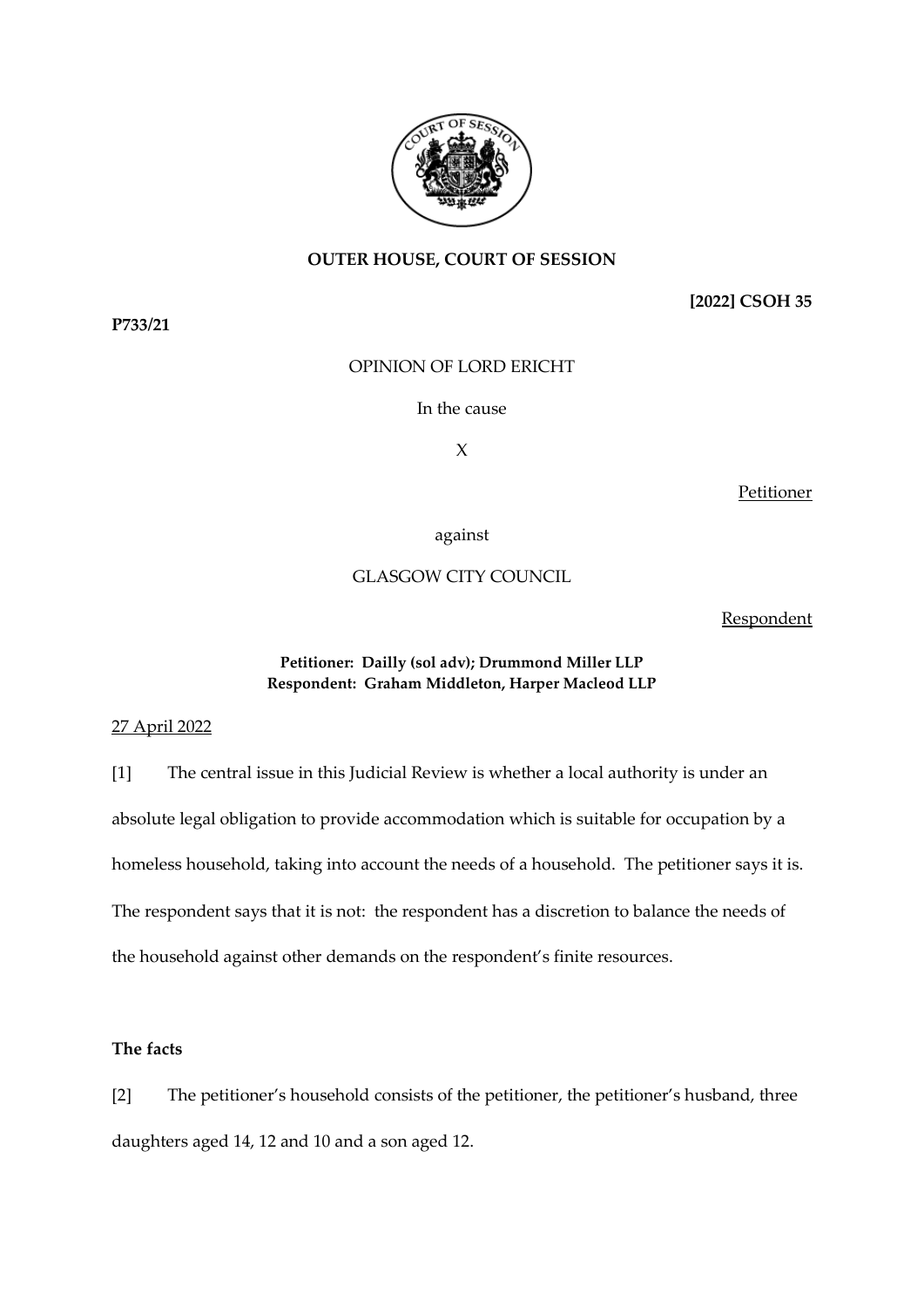[3] On 4 February 2020 the petitioner and her husband were notified by the Home Office that they had been granted refugee status. Prior to that, they had been residing at accommodation provided by the Home Office. The effect of granting refugee status was that the petitioner and her family were no longer entitled to Home Office accommodation. Instead they became homeless persons and the obligation to house them passed to the respondent as the local authority. The respondent provided them with temporary homeless accommodation. That accommodation was in a four apartment property.

[4] The petitioner's son has been diagnosed as autistic. He is disabled within the meaning of section 10 of the Equalities Act 2010.

[5] The respondent conducted an investigation of the petitioner's housing needs. The assessment was conducted by Jacci Bickerstaff, an occupational therapist. Her report dated 21 July 2021 was headed:

"Homeless Occupational Therapy Service

Housing Needs Recommendations"

The report included the following:

"[the petitioner] does not want a ground floor property despite having difficulty with stairs. She was observed as managing 15 steps utilising a handrail to assist, however, she needed to rest due to breathlessness. They are open to styles of property but should a 2 storey property be offered, it is likely that a downstairs toilet will be required. **This family need a 5 apartment property in order to accommodate their son's additional support needs** and a garden would also be beneficial with regard to this." (Emphasis added).

[6] Despite the respondent's assessment that the family needed a five apartment property in order to accommodate their son's additional needs, the respondent continued to house them in a four apartment property. On 10 August 2021, the petitioner's solicitor wrote to the respondent requesting that it urgently review the suitability of the current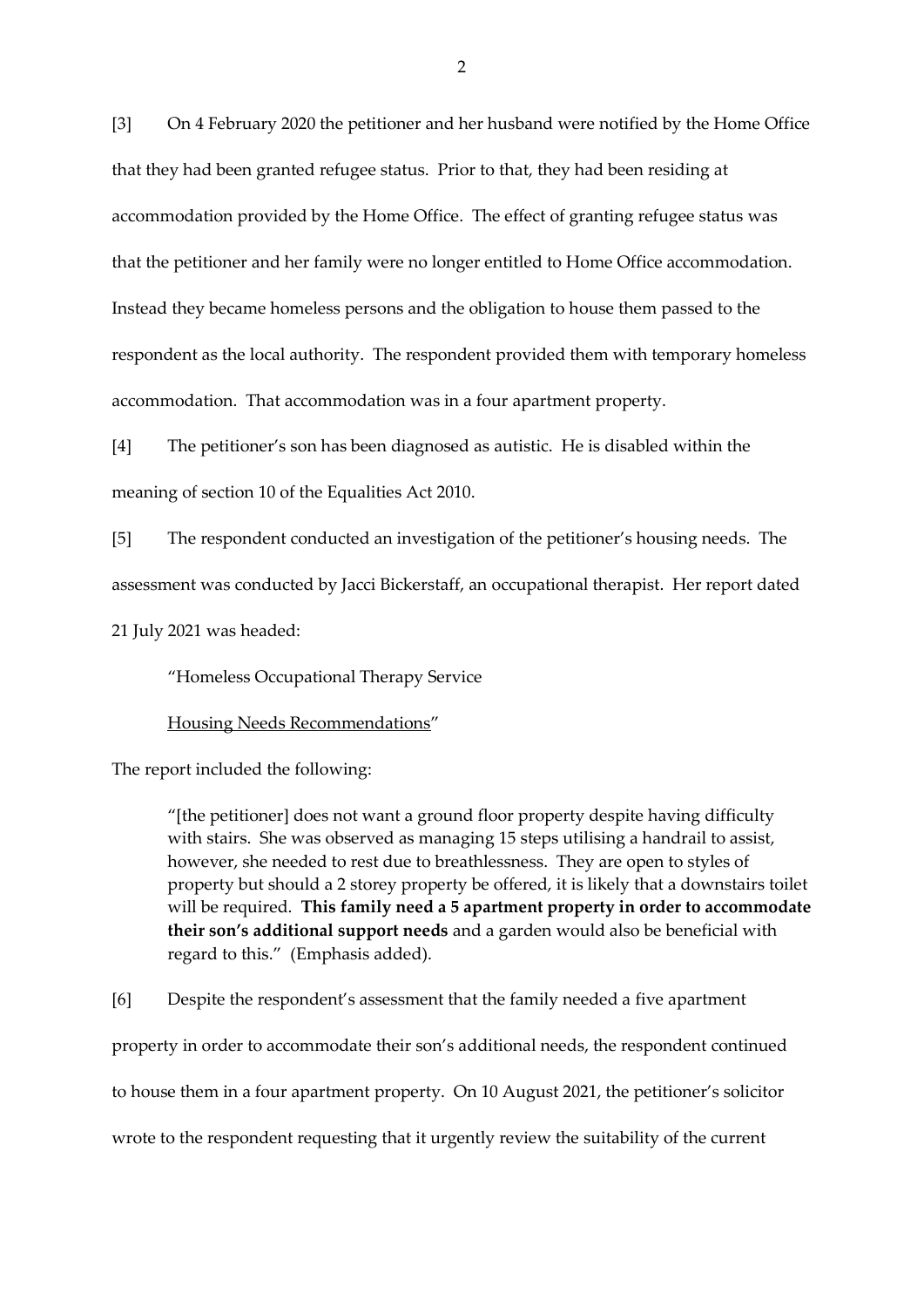accommodation and outline its plans to move the family to alternative housing as a matter of urgency.

[7] The respondent's Jackie Gordon, senior homeless worker, replied on the same day

stating:

"I write with reference to the concern you raised regarding your clients … and … temporary accommodation while awaiting a permanent offer of housing.

It has not been possible to provide a further temporary furnished flat (TFF) at this stage due to a lack of this type of accommodation becoming available. As you will be aware this Local Authority does not maintain its own housing stock and is reliant on third party providers such as Responsible Social Landlords otherwise known as Housing Associations. There are significant pressures on resources currently and unfortunately a TFF transfer has not been available.

Unfortunately, the Team have found it extremely difficult to secure an offer of settled housing for the family due to their requirement for a 5/6 apartment property.

This problem is not unique to your client and affects all larger families who are currently in Temporary Homelessness Accommodation, since there is a very limited supply and turnover of larger properties in the Housing Association sector in Glasgow. This in turn, unfortunately, means that in general larger households require to wait substantially longer for an offer of settled housing than other households.

The areas in which the family have chosen either have been no six apartments or some of the areas have very few properties of five apartments. Due to the pressures which we are under we would expect a degree of flexibility in relation to rehousing areas.

In regards to the children's school there is adequate school provision throughout Glasgow for the children to attend whilst in temporary accommodation.

In addition, I have asked Billy Fulton to discuss with your client to consider options in relation to the Private Rented Sector through our 'Glasgow Key Fund Service' operated by Y People, this can work well for larger households as it gives added degrees of choice and availability."

[8] The reference to the Glasgow Key Fund was a reference to a scheme that assists

people looking for accommodation to make their own arrangements to enter into a private

let of property with a private landlord. It is not relevant to the subject matter of this petition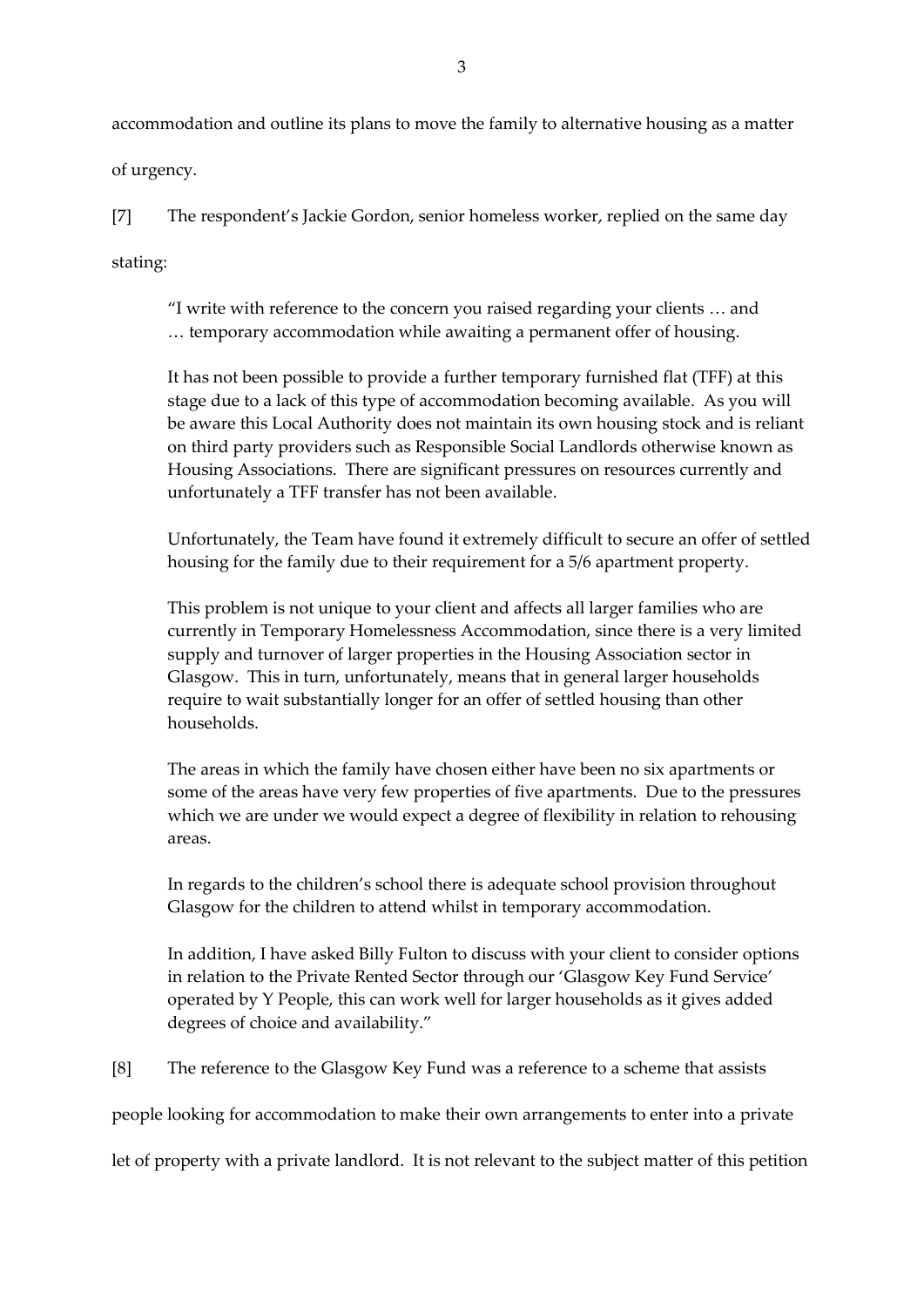which is about the provision of accommodation by the local authority, not private arrangements made by the petitioner.

[9] The caseworker assigned to the petitioner was William Fulton. He provided an affidavit, from which it was clear that he was not unsympathetic to the petitioner and her family and had been doing his best to assist them. However, the difficulty which he faced, and which formed the basis of Ms Gordon's decision letter 10 August, was set out in his affidavit:

"10. Glasgow City Council does not have its own housing stock. Glasgow City Council transferred all its housing stock as part of a stock transfer process on 3 March 2003. The stock was transferred to Glasgow Housing Association and since that time some of it has been transferred to other registered social landlords. This means that Glasgow City Council gets the houses it uses for interim accommodation from registered social landlords. It also means that the offers of permanent accommodation are offers secured from registered social landlords. Registered social landlords will usually cooperate with Glasgow City Council in making both interim and permanent accommodation available. However, what Glasgow City Council receives is dependent on what registered social landlords have available….

13. This a five apartment case. That means that the permanent accommodation that is eventually secured must be a five apartment house: four bedrooms and a living room….

15. The difficulty with a five apartment case is the scarcity of five apartment accommodation. Five apartment accommodation is generally occupied by permanent tenants and becomes available when someone passes away or moves. It can take a very long time to get an offer of five apartment accommodation, even longer if a person will not consider offers outwith specified areas. In respect of [the Petitioner's] application, no five apartment houses have become available during the time of her application. I check this at intervals. Even if one did become available, it is by no means certain that it would be offered to [the Petitioner] as there will be families in similar circumstances who have earlier homelessness application dates. There are larger families who would need a five apartment as interim accommodation while waiting for an even scarcer six apartment. All this means that it could be many months or more than a year before a five apartment house becomes available to [the Petitioner] and her family.

16. I asked registered social landlords in the [area where the Petitioner's family lives and goes to school] about their turnover of five apartment houses. Sanctuary Housing Association stated that they have around 9 five apartments in [that area]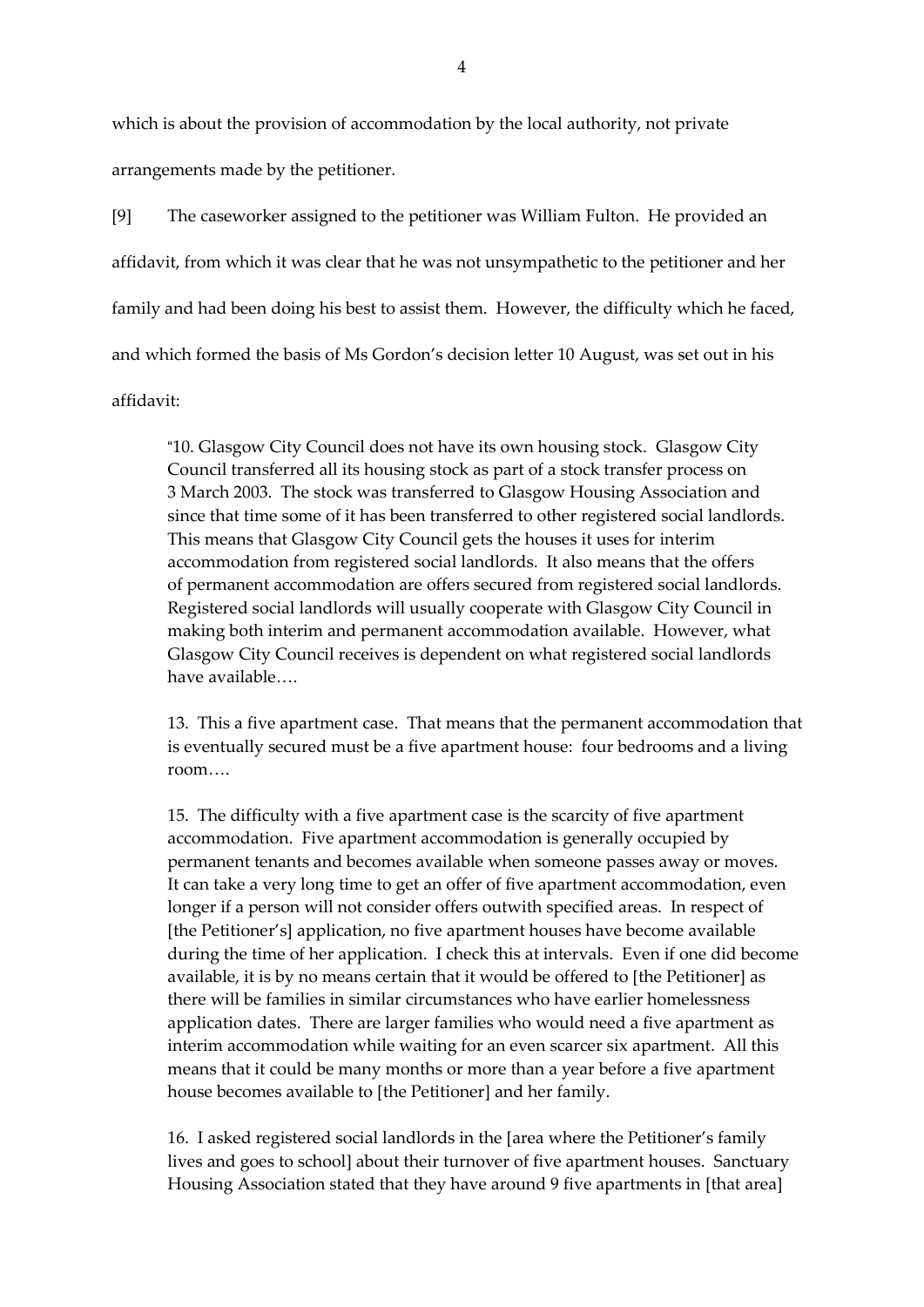but had not let any in over 10 years. GHA told me that they had let only one five apartment house in [that area] since March 2016. [That area] is not a particularly unusual area. There will be other south side area that are more highly sought after. This should give some idea of the rate at which five apartment houses become available….

27….There is certainly no five apartment interim accommodation within the preferred areas and there is unlikely to be any soon…."

# **Statutory provisions and Scottish Government guidance**

[10] Section 29 of the Housing (Scotland) Act 1987 provides:

### **"29. — Interim duty to accommodate.**

(1) If the local authority have reason to believe that an applicant may be homeless they shall secure that accommodation is made available for his occupation—

- (a) pending any decision which they may make as a result of their inquiries under section 28;
- (b) …

(c) where, by virtue of a decision referred to in paragraph (a) or (b), the authority have a duty under section 31 to secure that accommodation of a particular description becomes available for the applicant's occupation, until such accommodation becomes available.

(3) In subsection (1), '*accommodation'*, in the first place where the expression occurs, does not include accommodation of such description as the Scottish Ministers may, by order made by statutory instrument, specify.

(4) Such an order may—

(a) specify any description of accommodation subject to conditions or exceptions,"

### [11] Section 31 provides:

### **"31. — Duties to persons found to be homeless.**

(1) This section applies where a local authority are satisfied that an applicant is homeless.

(2) Where they are not satisfied that he became homeless intentionally, they shall, unless they notify another local authority in accordance with section 33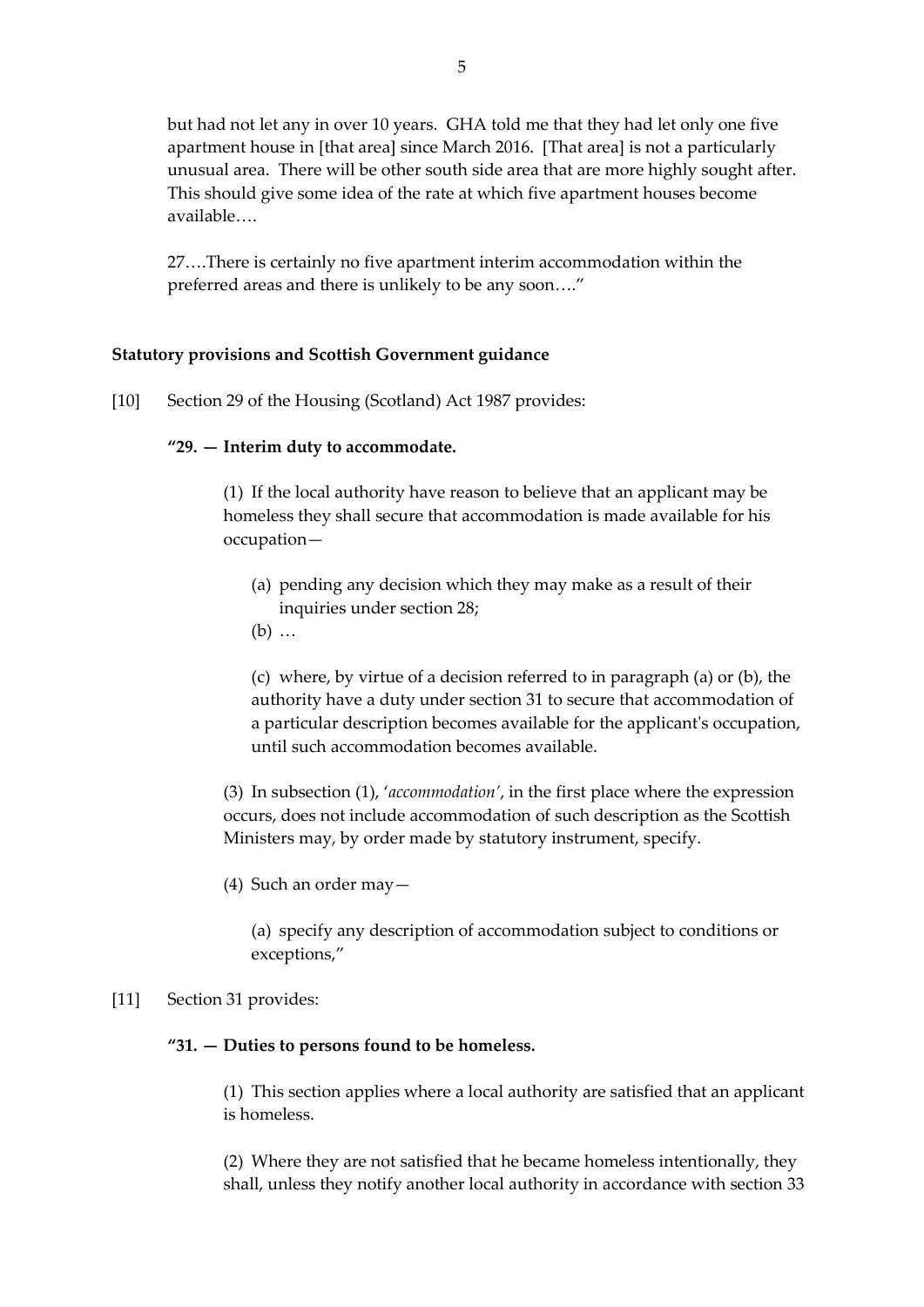(referral of application on ground of local connection) secure that [permanent] accommodation becomes available for his occupation."

[12] In exercise of their powers under section 29(3), the Scottish Ministers have specified

unsuitable accommodation which is not included within the definition of "accommodation".

*The Homeless Persons (Unsuitable Accommodation) (Scotland) Order 2014* ("the 2014 Order")

provides:

**"3.** This Order applies to accommodation provided to an applicant under section 29 of the 1987 Act (interim duty to accommodate an applicant who may be homeless).

- **4.** In all circumstances, accommodation is unsuitable if it is—
	- (a) not wind and watertight;
	- (b) not suitable for occupation by a homeless household, taking into account the needs of the household; or
	- (c) not meeting minimum accommodation safety standards.
- **5.** … accommodation is also unsuitable if it—
	- (b) is not in the locality of facilities and services for the purposes of health and education which are being used, or might reasonably be expected to be used, by members of the household, unless those facilities are reasonably accessible from the accommodation, taking into account the distance of travel by public transport or transport provided by a local authority;
	- (c) lacks within the accommodation adequate toilet and personal washing facilities for the exclusive use of the household which meet the accessibility needs of the household"
- [13] The Scottish Ministers have published a code of guidance to help guide local

authorities in their duties to assist people who are threatened with or who or are

experiencing homelessness. The *Homelessness: code of guidance* includes the following:

"Homelessness: code of guidance

# **Annex A: Advisory Standards for Temporary Accommodation**

This guidance provides a set of advisory standards to be applied by local authorities to their temporary accommodation and also to any temporary accommodation provided from other providers. These standards relate to all types of temporary accommodation including Bed and Breakfast, to ensure that the quality of temporary accommodation is of good standard and to meet the needs of the household.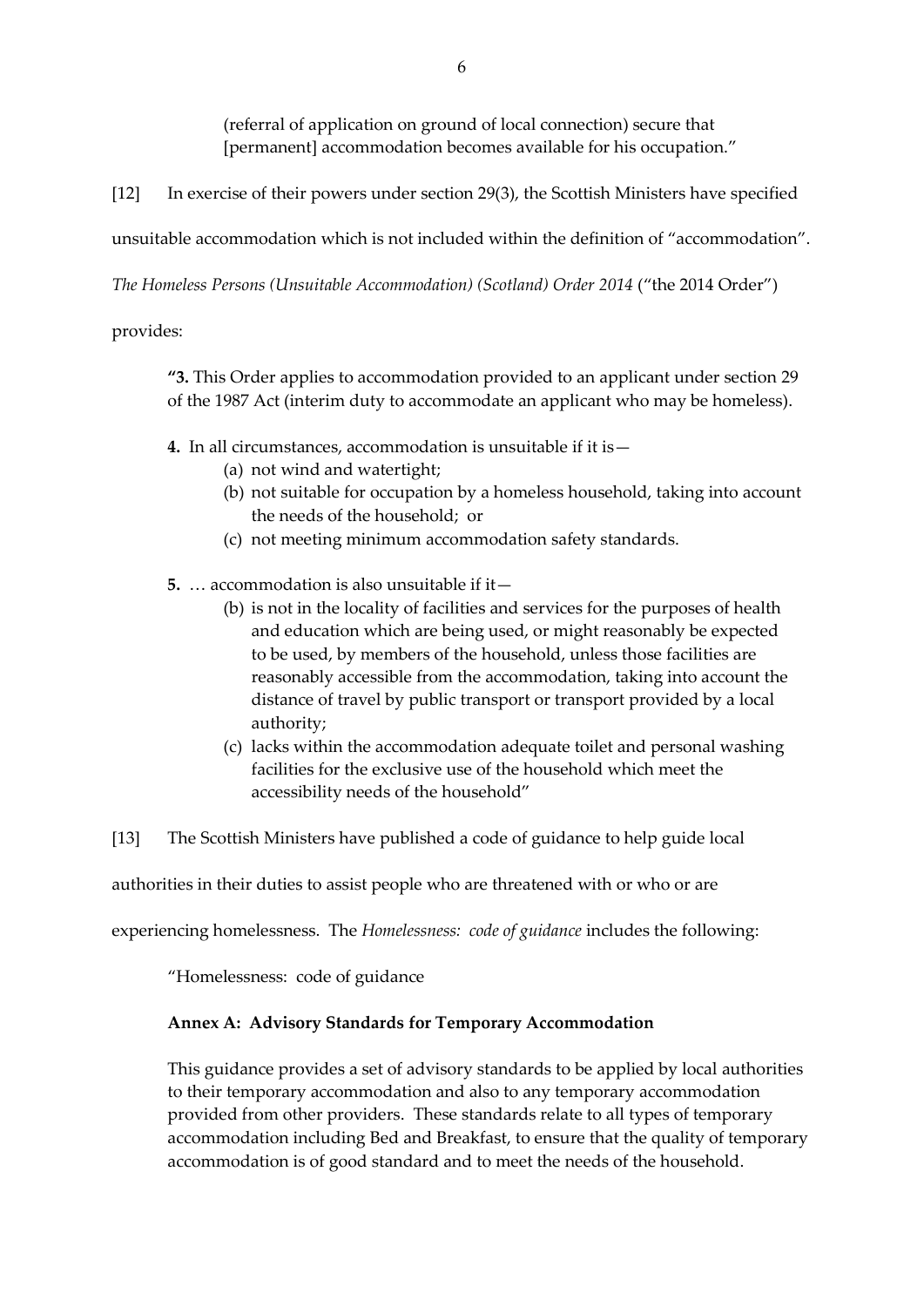Local Authorities across Scotland utilise a diverse portfolio of temporary accommodation beyond bed and breakfast accommodation including local authority, housing association and private rented stock as well as hostels. The majority of people who are homeless are housed on a temporary basis in the social rented sector.

The following details the physical standards that should apply where appropriate across all tenures to ensure that temporary accommodation is an adequate, safe and secure space for the household. The temporary accommodation should:

- Be accessible and able to meet the needs of any disabled person within the household;
- Have adequate toilet and personal washing facilities for the exclusive use of the household;

When considering offering a household temporary accommodation it is important to discuss with the household the location of the property and its proximity to services and local amenities.

- Accommodation provided should be located so that the main essential services used by a household can be reached by foot, by public transport or by transport provided by a local authority. Services to include education/school/nursery, supermarket or convenience store, doctors, dentists, support or other health providers and advice agencies (where applicable);
- The location of the property should also take into account the needs of all household members in terms of reasonable access to place of employment and formal or informal support networks."

# **Submissions**

[14] The solicitor advocate for the petitioner submitted that the accommodation provided by the respondent did not conform to the 2014 Order. The current accommodation did not meet the petitioner's son's needs as a disabled person. He further submitted that the explanation given in the 10 August 2021 letter for failure to provide suitable accommodation was irrational and *Wednesbury* unreasonable. The respondent can source temporary homeless accommodation privately or commercially and is not restricted to registered social landlords as a matter of law. No reasonable local authority would decline to take action where the accommodation was unsuitable in terms of the 2014 Order.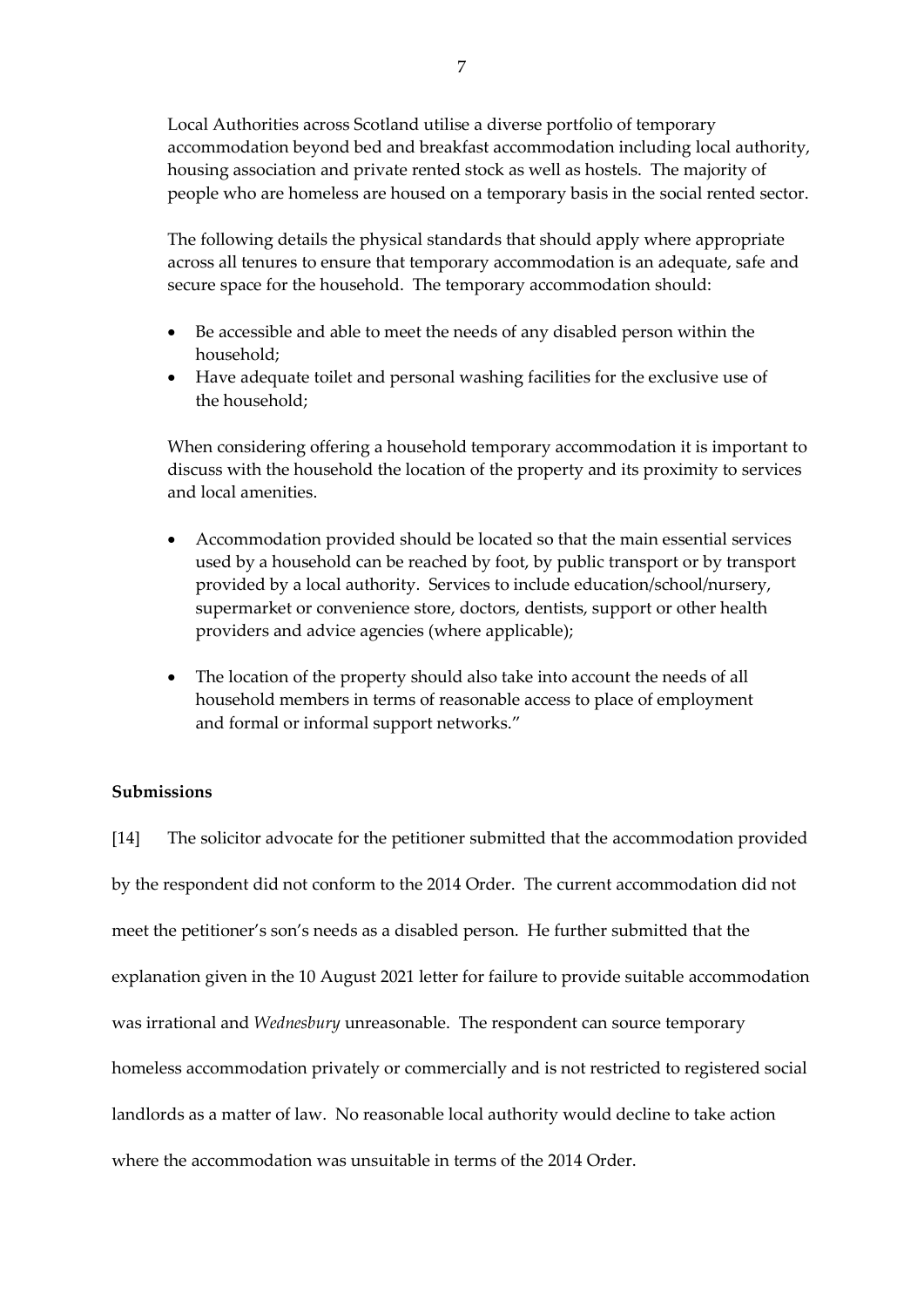[15] Counsel for the respondent submitted that the wording of Article 4(b) of the 2014 Order did not have the effect of imposing an obligation upon the respondent to provide accommodation that meets the needs of the household in question. In contrast to Articles 4(a) and (c) it did not define accommodation as unsuitable with reference to any fixed standard but merely requires that the needs of the household be taken into account. It conferred a discretion upon the respondent. Provided the respondent had properly taken into account the needs of the household in deciding whether temporary accommodation was suitable, that temporary accommodation would not be deemed unsuitable pursuant to Article 4(b). Further, Parliament must have been taken to be aware of the fact that a local authority's resources are limited and it is impossible for a local authority to fulfil every conceivable need (*R* v *Barnet London Borough Council* [2004] 2 AC 208 at paragraph 30, 75, 81-82). On a true construction, Article 4(b) conferred a discretion on a local authority to balance the needs of the petitioner's household against the other demands on the authority's finite resources. Further, section 29(1) c of the 1987 Act provided that a local authority may provide temporary accommodation under section 29 which did not meet the description. The legislation clearly envisaged that temporary accommodation may not meet the particular requirements of an applicant for permanent accommodation.

[16] Counsel further submitted that the respondent had discharged its duty under 29 by taking into account the needs of the petitioner's household: the decision-maker took account of the petitioner's preference for locality, took account of the requirement to have four rooms which could be used as sleeping accommodation and continues to endeavour to provide the petitioner with temporary accommodation that, as far as possible within the constraints of the respondent's finite resources, meets the needs of the petitioner's household. Counsel further submitted that the property is a four apartment property which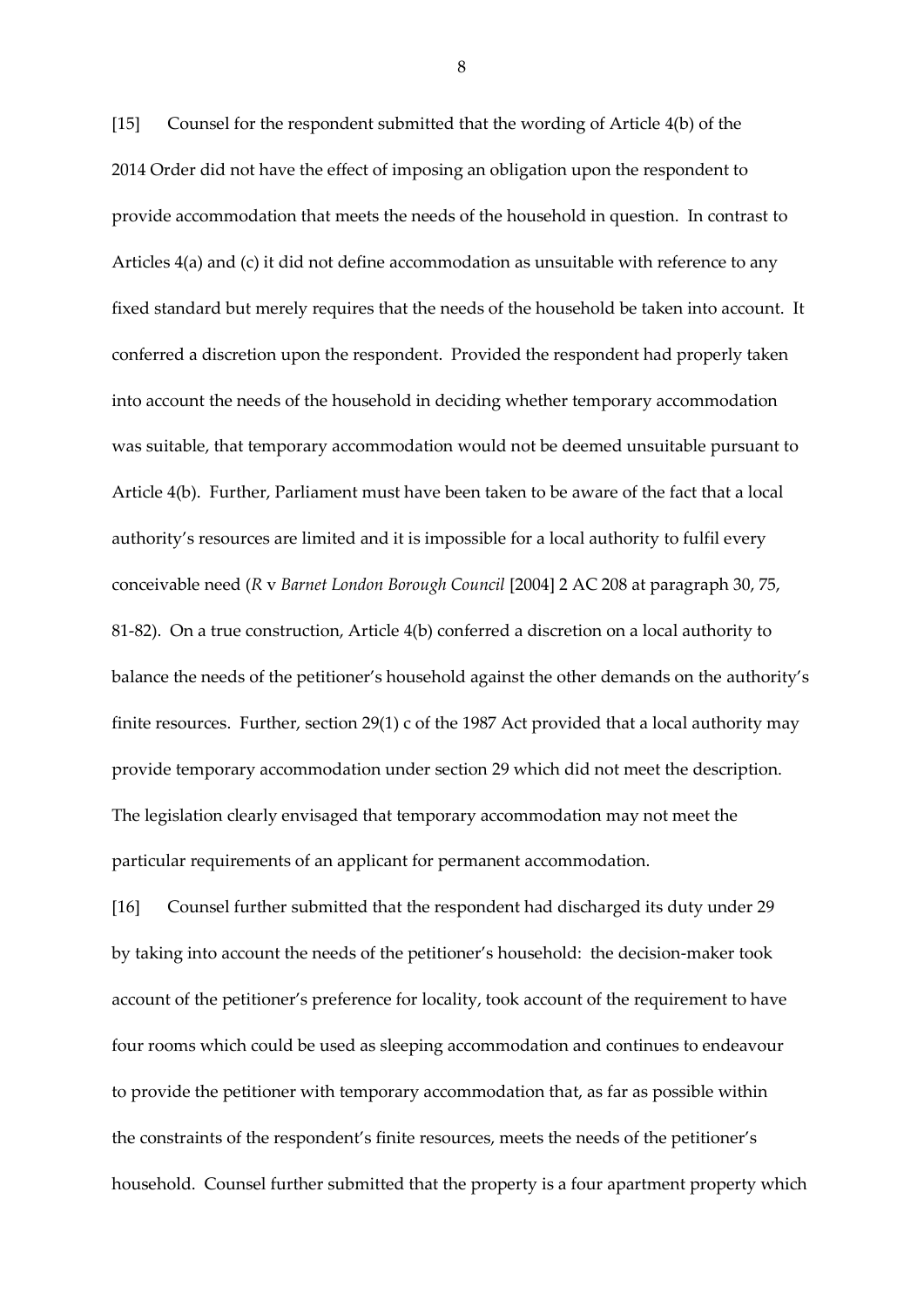would allow the petitioner's son to have his own bedroom if two of his sisters shared a room and therefore meets the needs of the household on a temporary basis.

[17] Counsel further submitted that the respondent's duty was to have regard to the guidance, which did not itself confer any duties upon the respondent or absolute rights on the petitioner. An inference that the respondent failed to have regard to the guidance ought not to be drawn readily (*South Bucks District Council* v *Porter (No 2)* [2004] 1 WLR 1953 at paragraph 36). The decision-maker had regards to the needs of the petitioner's son and proximity to support networks. The fact that the respondent was not able to offer the petitioner a five apartment property in one of the petitioner's preferred areas was not a basis for drawing an inference that the respondent had failed to have proper regard to the guidance.

#### **Analysis and decision**

[18] How a local authority prioritises its finite financial resources is in general a matter for the council members, who are accountable to the local electorate (*R* v *Barnet London Borough Council* paras [11], [75]). However, as Lord Nicholls explained in that case:

"12. The ability of a local authority to decide how its limited resources are best spent in its area is displaced when the authority is discharging a statutory duty as distinct from exercising a power. A local authority is obliged to comply with a statutory duty regardless of whether, left to itself, it would prefer to spend its money on some other purpose. A power need not be exercised, but a duty must be discharged. That is the nature of a duty. That is the underlying purpose for which duties are imposed on local authorities. They leave the authority with no choice.

13. The extent to which a duty precludes a local authority from ordering its expenditure priorities for itself varies from one duty to another. The governing consideration is the proper interpretation of the statute in question. But identifying the precise content of a statutory duty in this respect is not always easy. This is perhaps especially so in the field of social welfare, where local authorities are required to provide services for those who need them. As a general proposition, the more specific and precise the duty the more readily the statute may be interpreted as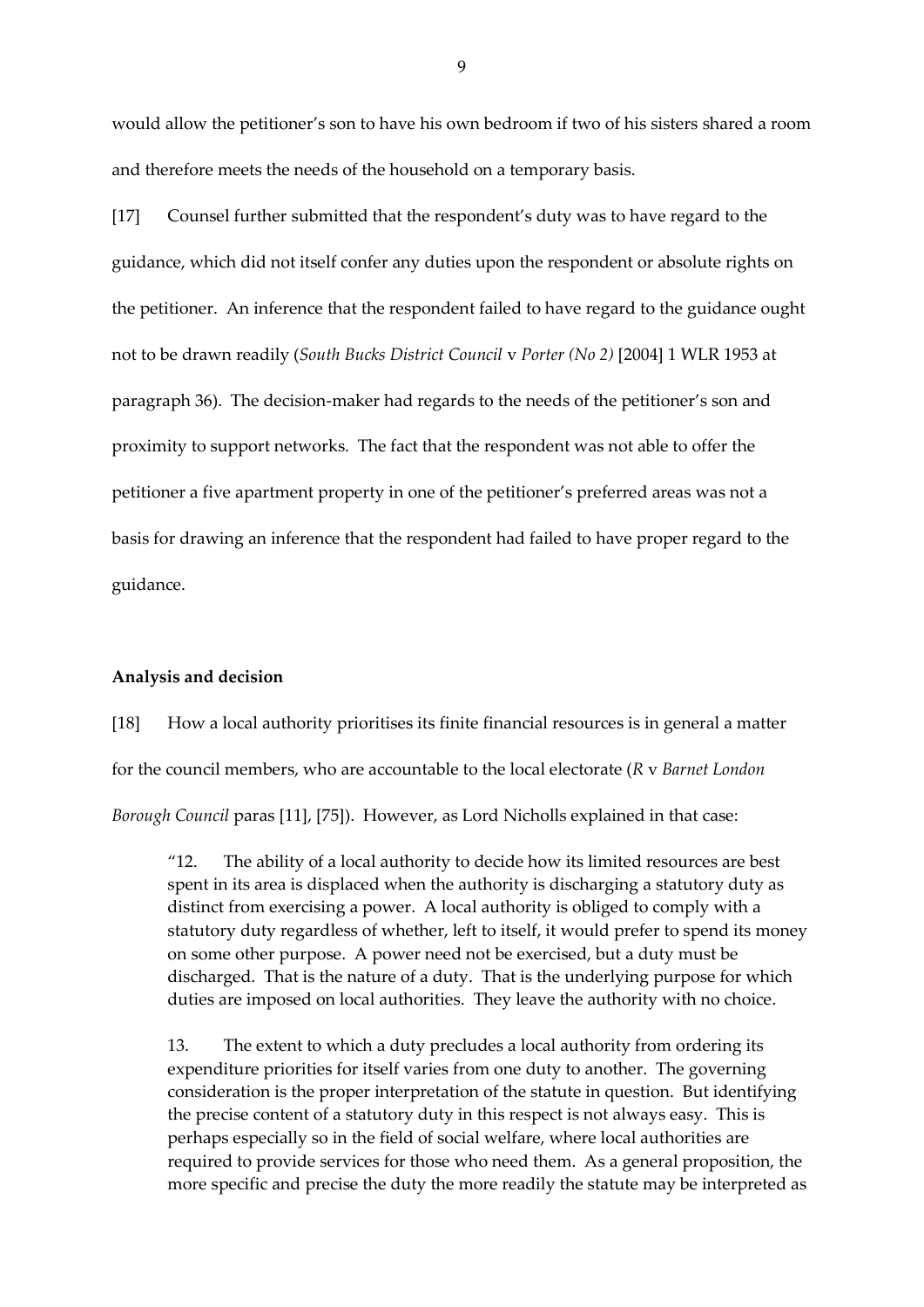imposing an obligation of an absolute character. Conversely, the broader and more general the terms of the duty, the more readily the statute may be construed as affording scope for a local authority to take into account matters such as cost when deciding how best to perform the duty in its own area. In such cases the local authority may have a wide measure of freedom over what steps to take in pursuance of its duty."

[19] That quotation neatly identifies the problem in the current case: is there an absolute duty on the respondent to provide accommodation that is suitable for the needs of the petitioner's autistic child, or does the respondent have freedom not to do so?

[20] At first sight, it might be thought that as the facts are similar the answer is to be found by coming to the same decision as in *R (A)* v *Lambeth London Borough Council* [2004] 2AC 208 (conjoined with *R v Barnet London Borough Council*). The claimant in the Lambeth case was a single mother with autistic children. The local social services authority assessed the autistic children's needs and concluded that the family needed to be rehoused in accommodation which was away from the road, had an outside play area and was larger. The claimant sought an order against the local social services authority compelling it to provide suitable accommodation in accordance with the children's assessed needs. The court refused to grant such an order.

[21] However, matters are not as simple as that as each case must turn on the wording of the particular statutory provision setting out the duty applicable in the particular case. The result in *R (A)* v *Lambeth London Borough Council* cannot simply be read over and applied in the present case. The duty sought to be enforced in *R (A)* v *Lambeth London Borough Council*  was the general duty on English local authorities under section 17(1) of the Children Act 1989 which states:

"(1) It shall be the general duty of every local authority.... (a) to safeguard and promote the welfare of children within their area who are in need; and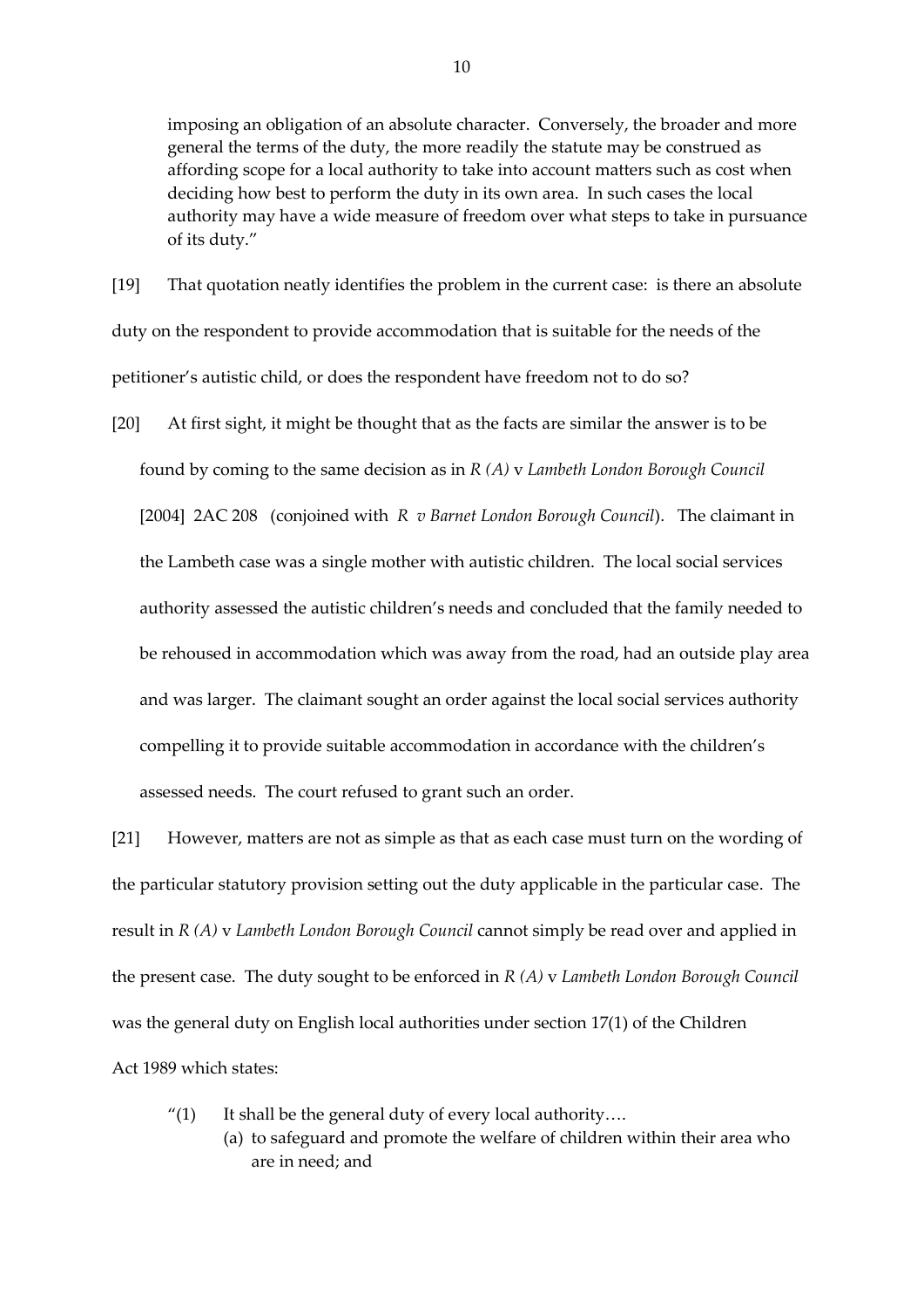(b) so far as is consistent with that duty, to promote the upbringing of such children by their families, by providing a range and level of services appropriate to those children's needs."

[22] That duty is expressed in general and wide-ranging terms. It is very different from the wording of the specific duty in relation to homelessness which is sought to be enforced in this judicial review.

[23] The duty relevant to this particular case can be found in section 29 of the 1987 Act which states:

### **"29. — Interim duty to accommodate.**

(1) If the local authority have reason to believe that an applicant may be homeless they shall secure that accommodation is made available for his occupation…."

[24] By virtue of section 29(3) and the 2014 Order, certain unsuitable accommodation is

excluded from the meaning of the word "accommodation" in section 29(1). Article 4 of the

2014 Order makes the following exclusion from the meaning of the word "accommodation"

in section 29(1):

"In all circumstances, accommodation is unsuitable if it is—

- (a) not wind and watertight;
- (b) not suitable for occupation by a homeless household, taking into account the needs of the household; or
- (c) not meeting minimum accommodation safety standards."

[25] The issue in this case is whether section 29 taken together with Article 4(1) (b) constitute an absolute duty on the respondent, or whether the respondent has the freedom not to give effect to these provisions.

[26] Section 29 states the local authority "shall secure that accommodation is made available." Article 4 of the 2014 Order states that "in all circumstances, accommodation is unsuitable if [the circumstances in  $4$  (a) (b) or (c) apply]." In my view the specific and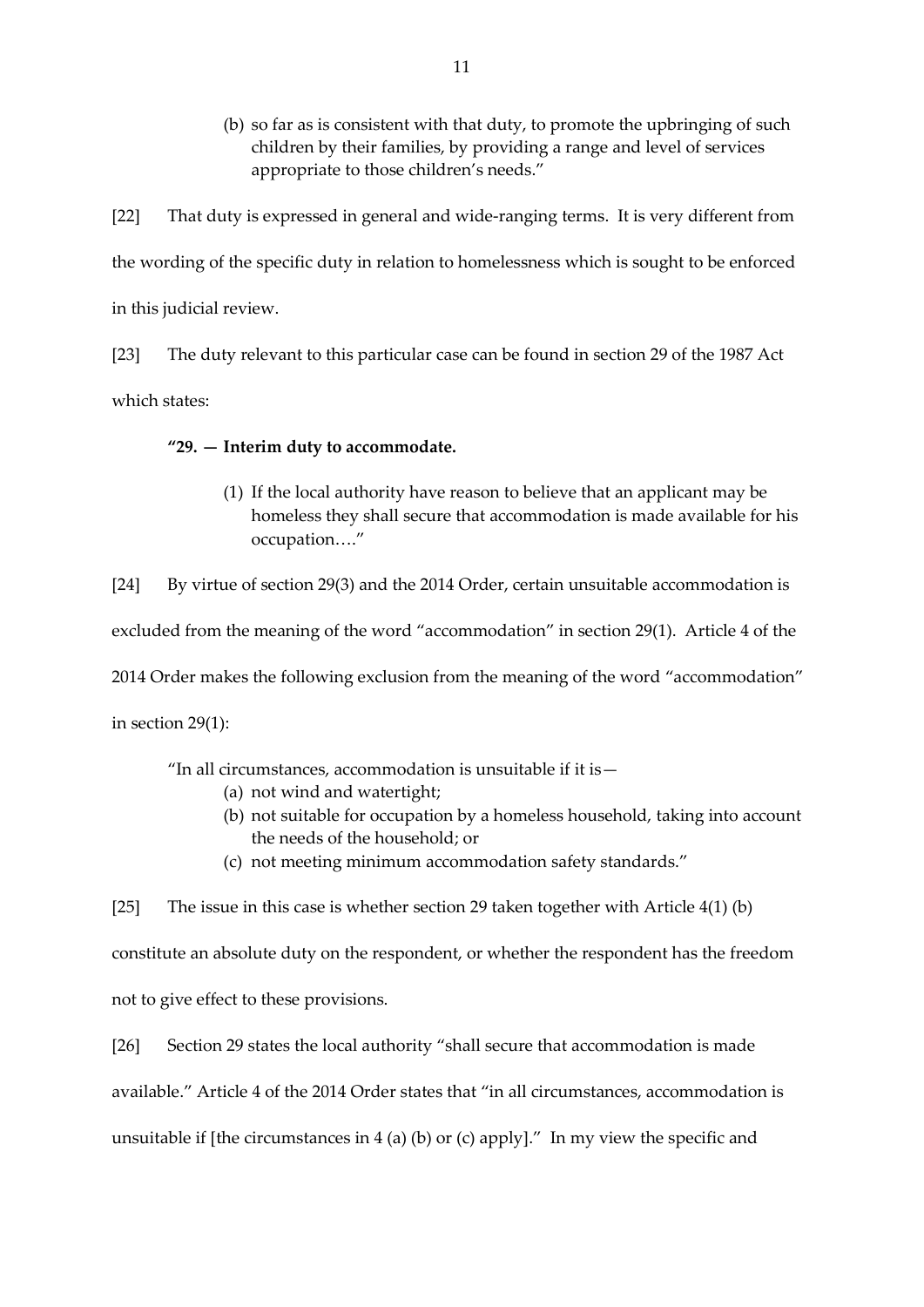precise wording of these provisions is a strong indication that they should be interpreted as imposing an obligation of an absolute character.

[27] The respondent sought to draw a distinction between on the one hand Article 4(a) (wind and watertight) and 4(c) (safety standards) and on the other Article 4(b) (suitable for occupation by household taking into account their needs). Its position was that  $4(a)$  and  $4(c)$ were of an absolute character and gave rise to an absolute duty and 4(b) was not and the respondent had the freedom to depart from it. I do not accept that distinction. There is nothing in the structure of the Act which suggests that 4(b) should be treated differently. 4(a), (b) and (c) all fall under the obligation under section 29 that the respondent "shall" provide accommodation: section 29 does not say that the respondent **shall** provide accommodation which is not excluded under (a) and (c) but **may** provide accommodation which is excluded under (b). Nor is there anything in the structure of Article 4 which suggests that 4(b) should be treated differently from 4(1) (a) or (c): 4(b) comes in the middle of a list of absolute duties and there is nothing which identifies it as being of a different character from the rest of the list.

[28] Article 4(b) refers to accommodation which is "suitable for occupation by a homeless household, taking into account the needs of the household" (Article 4(1)). In some circumstances a statutory provision referring to "needs" may be too open-ended to found an absolute duty. In *R* v *Barnet London Borough Council* for example, Lord Nicholls found that section 17(1) of the Children Act 1989 did not impose an absolute duty on authorities to meet the specific needs of every child who was in need, whatever these needs may be (paragraph 30), and Lord Hope stated that it was impossible for the authority to fulfil every conceivable need (paragraph 74). However these concerns do not arise in the present case where the needs are not of the wide ranging general nature which could arise under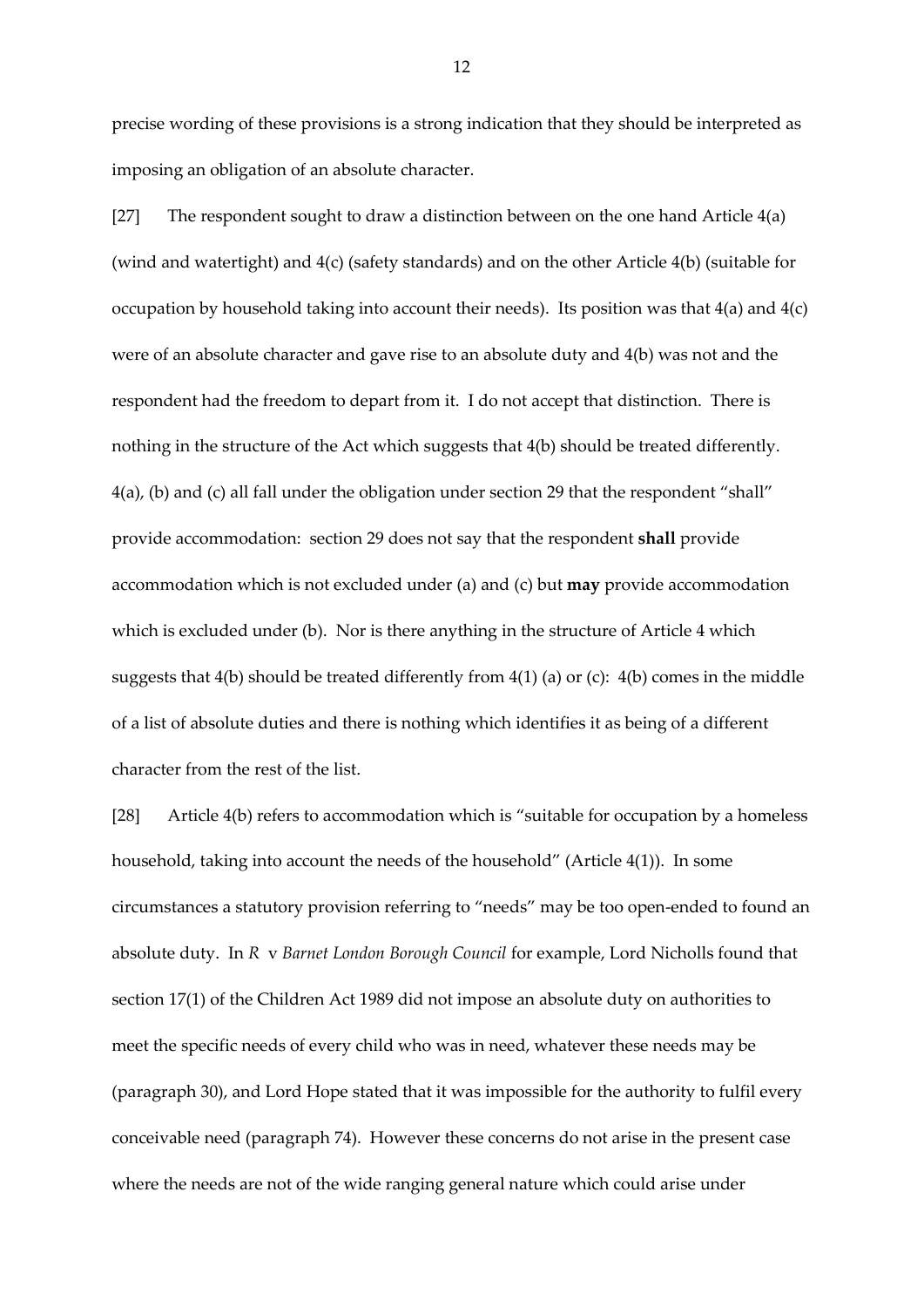section 17(1) but are specifically restricted to housing needs. The housing needs of a homeless family are not open-ended and are capable of being assessed and being met. Indeed the respondent has itself made such an assessment of the petitioner's family and concluded that the family need a five apartment property in order to accommodate their son's additional support needs.

[29] The respondent submitted that the phrase "taking into account" was not language apt to confer an absolute right to be provided with accommodation which met the needs of the household, but conferred a discretion on the local authority to balance the needs of the household against other demands on the authority's finite resources. I do not agree. Read in the context of section 29 and Article 4 as a whole, the phrase does not displace the absolute statutory duty under section 29 and replace it with a discretionary balancing exercise whereby the authority is required to weigh up the household's needs against other calls on the authority's resources. The words "taking into account the needs of the household" in Article 4(b) merely indicate that the needs of the household are a factor to be considered in deciding whether accommodation is suitable for occupation by the household. If the household has a need for a five bedroom apartment, then that is the accommodation which is suitable for that household and which the authority is obliged to provide.

[30] The respondent also submitted that the effect of section 29(1) (c) was that the respondent is entitled to provide unsuitable temporary accommodation. Again I do not agree. Section 29(1) (c) does not stand in isolation and section 29(1) must be read as a whole. The obligation under section 29(1) is to "secure that accommodation is made available". Unsuitable accommodation is excluded from the definition of "accommodation" and therefore does not satisfy the obligation under section 29(1). The structure of section 29(1) demonstrates that section 29(1) (c) is subsidiary to, and in implementation of, the duty under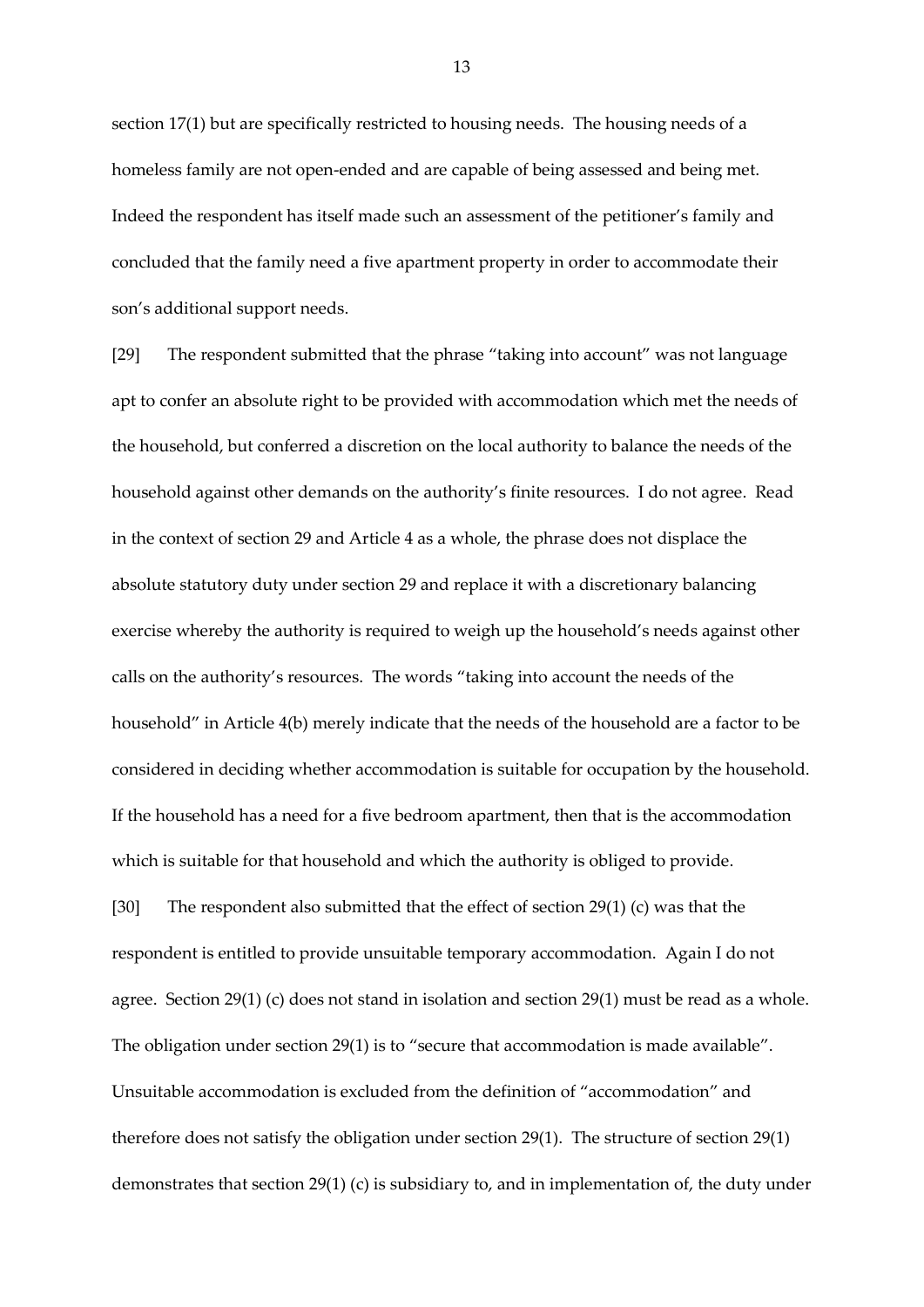section 29(1) to provide suitable temporary accommodation. There is nothing in the wording of section 29(1) (c) which disapplies the obligation under section 29(1) to provide suitable temporary accommodation. Accordingly, section 29(1) (c) does not override the duty under section 29(1) to provide suitable temporary accommodation.

[31] Accordingly, I find that the respondent is under an absolute duty to provide temporary accommodation to the petitioner which is suitable for occupation by the petitioner's household, taking into account the additional support needs of the petitioner's son. To put it in another way, the respondent is under an absolute duty to provide a five apartment property.

[32] As this duty is an absolute one, the respondent is not entitled to avoid compliance with its duty for reasons such as those set out in its letter of 10 August 2021 i.e. that it is reliant on third party providers or that there were significant pressures on resources. As Lord Nicholls made clear in the passage quoted above, a local authority is obliged to comply with an absolute duty regardless of whether or not it would prefer to spend its money otherwise: the authority has no choice.

[33] That is enough to determine this case. It is not necessary for me to consider separately the parties arguments on irrationality as these stand or fall by the decision on the section 29 duty. However I shall address briefly the arguments advanced under the Equality Act 2010.

#### **Equality Act 2010**

#### *Submissions*

[34] The petitioner submitted that in exercising its homelessness functions to the petitioner under section 29 of the 1987 Act the respondent ought to have made a reasonable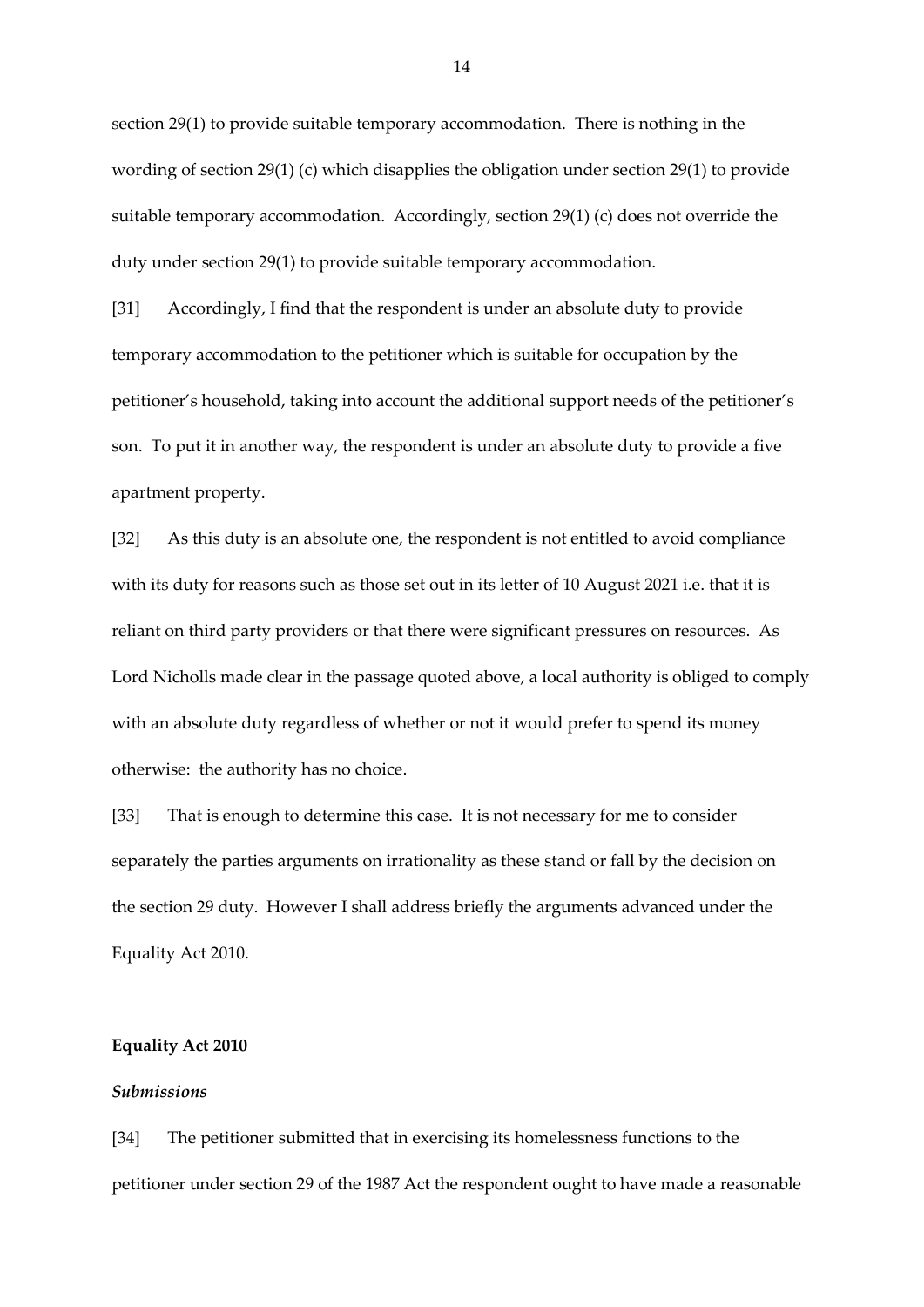adjustment by providing a five apartment or larger property to meet the petitioner's son's needs as a disabled child. This would have ensured the petitioner's accommodation was suitable for her disabled child in terms of sections 20 and 29 of the 2010 Act. It would have prevented her son being placed at a substantial disadvantage due to his disability in comparison to a person who is not disabled. His autism means that having to share a bedroom with his sister adversely effects on his health and wellbeing. The respondent is under a public sector equality duty in exercising its duties under section 29 and has failed to carry out that statutory duty.

[35] Counsel for the respondent submitted that the public sector equality duty in section 149 of the 2010 Act was not a duty to achieve a result, but a duty to have regard to the need to achieve the goals (*Hotak* v *Southwark LBC* [2015] 2 W L R 1341 at 74). Failure to provide the petitioner with a five apartment property cannot itself amount to breach by the respondent of its duty under section 149 and on the contrary the respondent's decision making process was entirely compatible with the goals in section 149.

[36] Counsel further submitted that a five apartment property would not be "reasonable" adjustment" within the meaning of section 20 of the 2010 Act. A requirement to provide the petitioner with a five apartment property would not be a requirement to change a provision criteria or practice. The petitioner did not argue that any reasonable adjustments ought to be made to any physical feature of the property but sought to be provided with a different property. The duty to make reasonable adjustments in the provision of a service or the exercise of a public function did not confer upon the recipient of that service a right to any particular outcomes.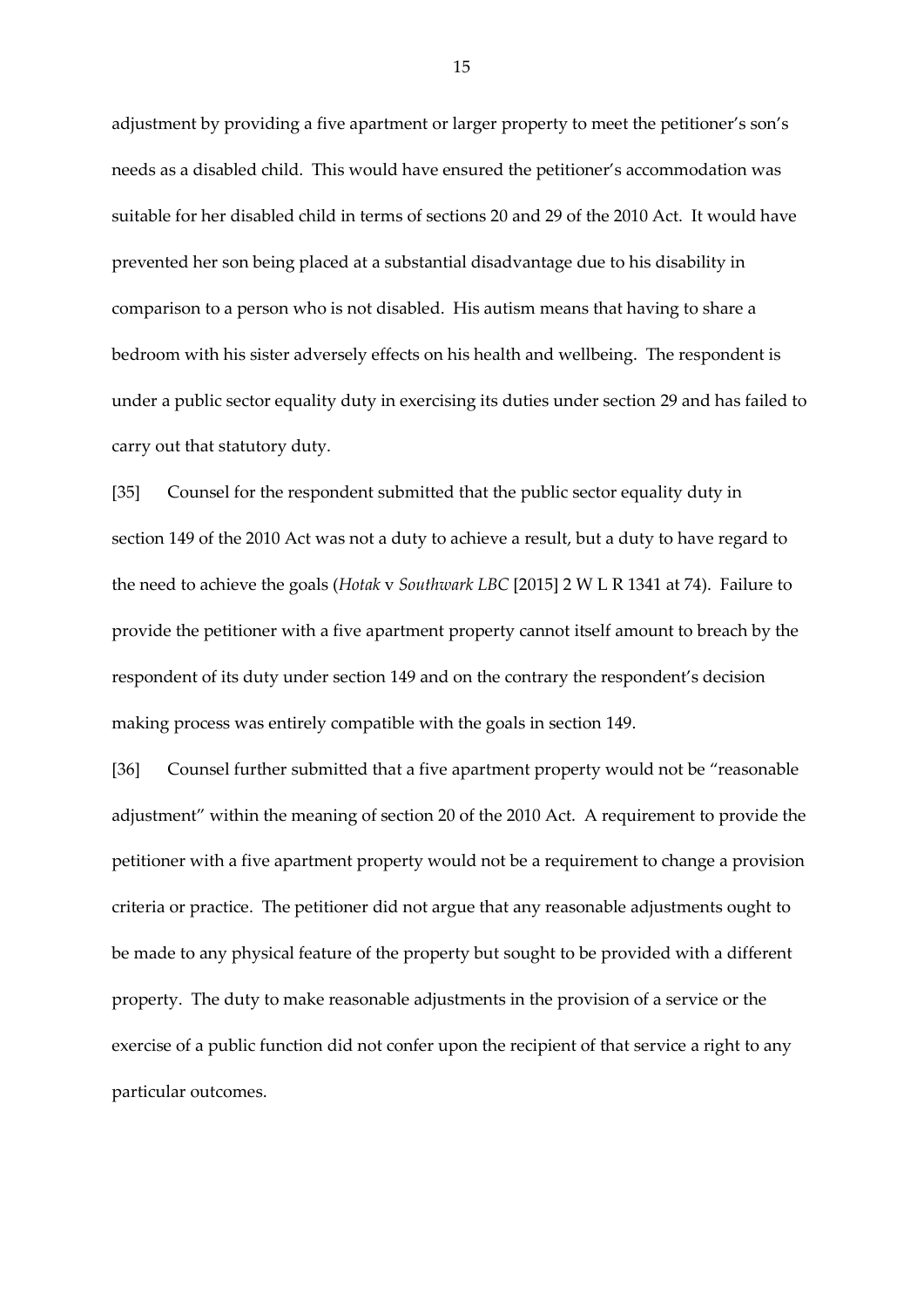#### *Analysis and decision*

[37] Section 20 (3) of the Equality Act 2010 imposes a duty:

"where a provision, criterion or practice of A's puts a disabled person at a substantial disadvantage in relation to a relevant matter in comparison with persons who are not disabled, to take such steps as it is reasonable to have to take to avoid the disadvantage."

[38] A failure to comply with that requirement is a failure to comply with a duty to make reasonable adjustments (section 21(1)). Person A discriminates against a disabled person "if A fails to comply with that duty in relation to that disabled person" (section 21(2)).

[39] The respondent has the practice, as described in Mr Fulton's affidavit, of getting the houses it uses for interim accommodation from registered social property owners. The section 20 issue in this case is what the respondent should do if the registered social landlords are unable to provide accommodation which is suitable for a disabled person. Is the respondent required to make a reasonable adjustment to that practice so that it provides suitable accommodation other than from a registered social landlord? Or is the respondent entitled to apply the practice with the result that it fails to provide suitable accommodation for a disabled person? In my opinion the former is correct. The respondent has a wide range of statutory powers under which it can provide accommodation to homeless disabled persons, whether directly or through landlords in the social rented sector or private rented sector. It can source temporary homeless accommodation privately or commercially. It is not restricted as a matter of law to sourcing only through registered social landlords. Indeed, the *Homelessness: code of guidance* points out that local authorities across Scotland utilise a diverse portfolio of temporary accommodation including local authority, housing association and private rented stock, hostels and bed and breakfast accommodation. Where suitable accommodation cannot be provided by the respondent by following its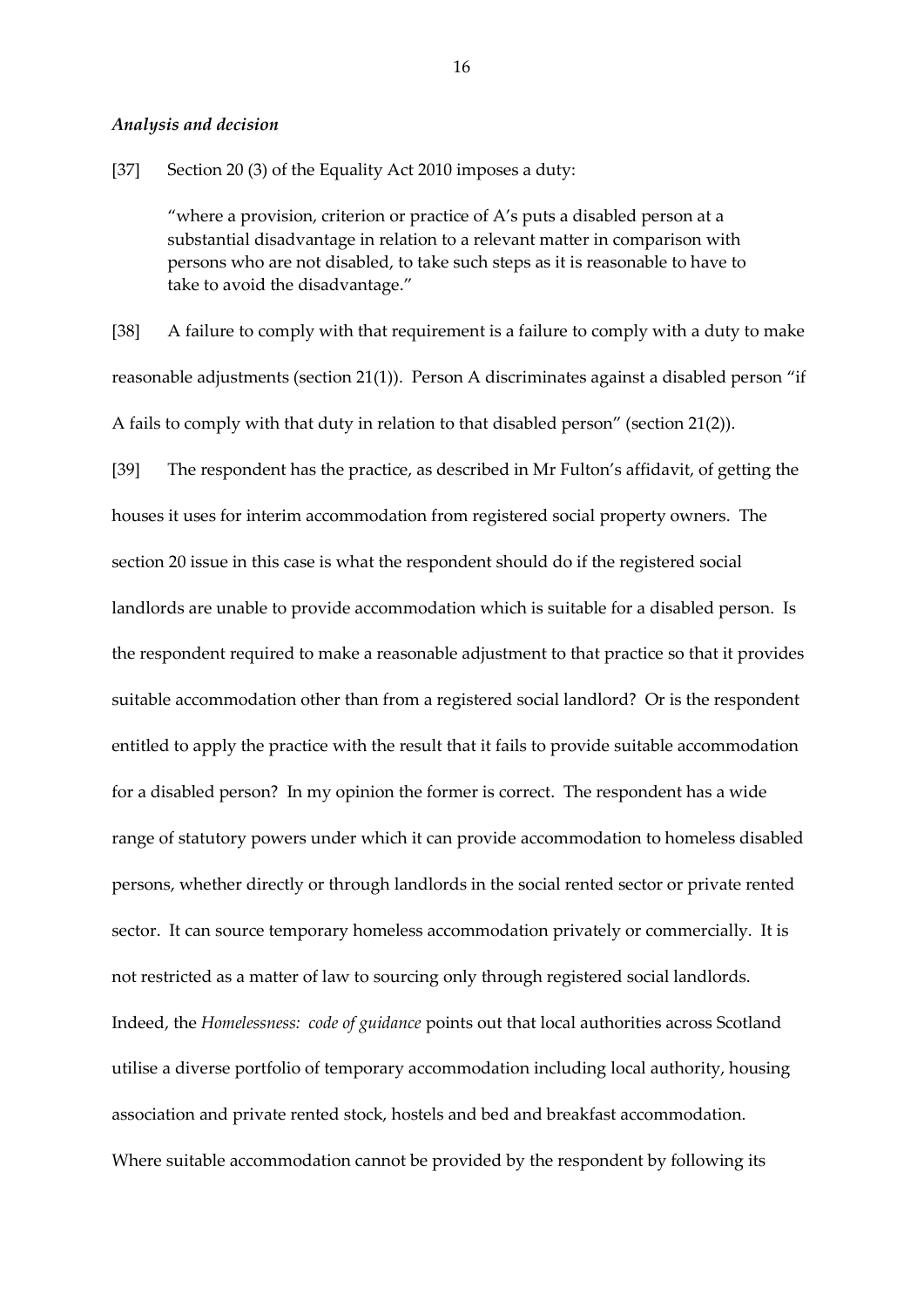practice of sourcing accommodation from registered social landlords, obtaining suitable accommodation from other sources would be a reasonable adjustment. Accordingly, had I not found in favour of the petitioner on section 29 of the Housing (Scotland) Act 1987, I would have in any event found in her favour on section 10 of the Equality Act.

[40] A further issue which arises under the Equality Act is in respect of the public sector equality duty under section 149 which provides:

- $\gamma$ (1) A public authority must, in the exercise of its functions, have due regard to the need to-
	- (b) advance equality of opportunity between persons who share a relevant protected characteristic and persons who do not share it;
- …
- (3) Having due regard to the need to advance equality of opportunity between persons who share a relevant characteristic and persons who do not share it involves having due regard, in particular, to the need to-….
	- (b) take steps to meet the needs of persons who share a relevant protected characteristic that are different from the needs of persons who do not share it;…
- (4) The steps involved in meeting the needs of disabled persons that are different from the needs of persons who are not disabled include, in particular, steps to take account of disabled persons' disabilities."

[41] The public sector equality duty is not a duty to achieve a result, but a duty to have regard to the need to achieve the statutory goals (*Hotak* para [74]). The duty must be exercised "in substance, with rigour and with an open mind" (para [75]).

[42] I am satisfied that within the constraints of the practice of only getting temporary

homeless accommodation from registered social landlords, the individual officers of the

respondent were aware of the needs of the disabled child and did their best, unsuccessfully,

to try to provide accommodation suitable for the child's disability. However that does not

necessarily mean that the public sector equality duty has been complied with by the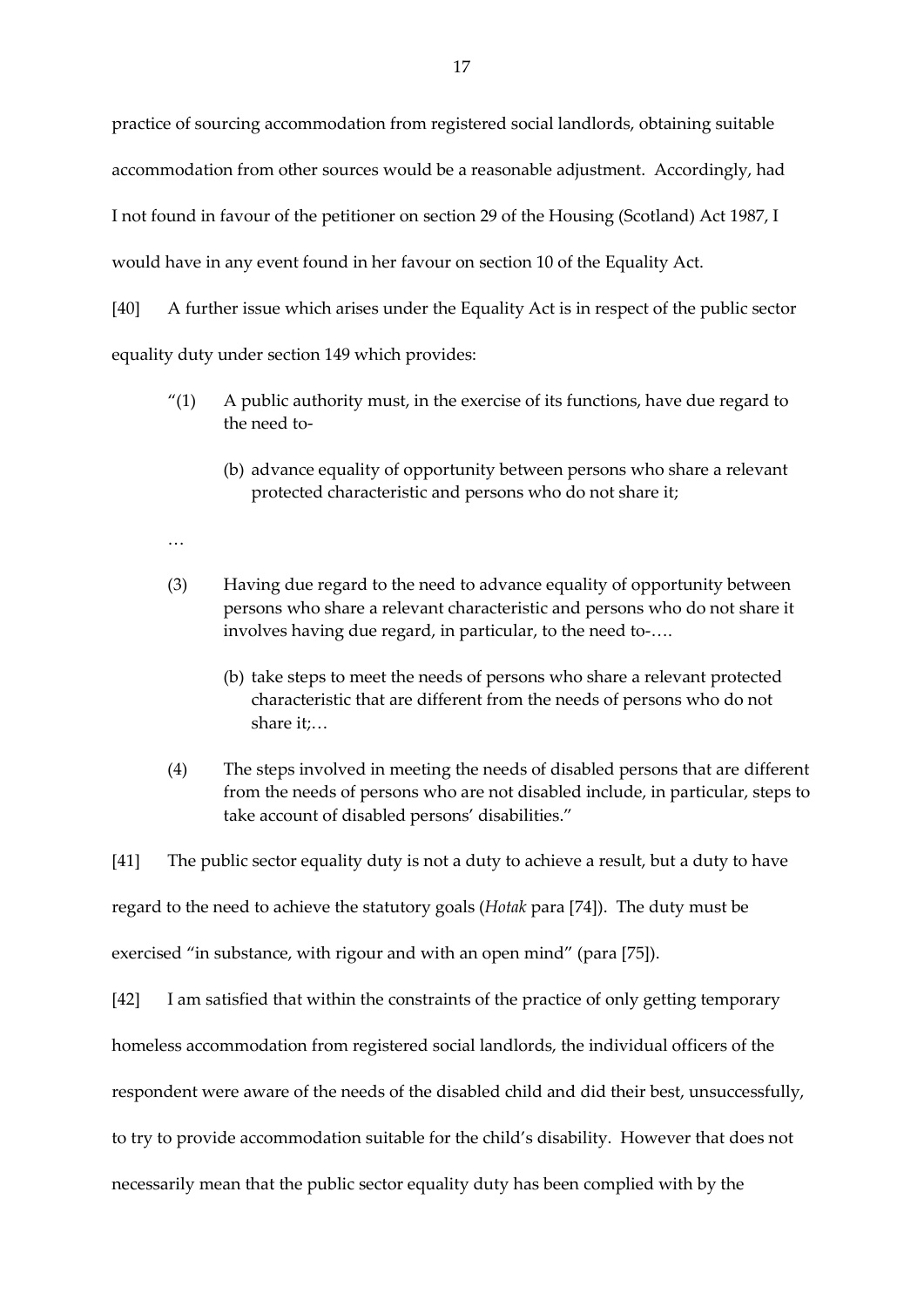respondent. It is not enough to look only at steps taken by individual officers in applying the practice and working within its constraints: consideration has also to be given to the practice itself. I was not addressed on the wider background to the practice, nor on what steps (if any) were taken in respect of the practice itself with a view to take account of disabled persons' disabilities, nor on whether the respondent had exercised the public sector equality duty "in substance, with rigour and with an open mind" when setting the practice for its officers to follow. In these circumstances I make no finding as to whether or not the respondent has complied with its duty under section 149.

#### **Remedies**

[43] The petitioner seeks various declarators and also an order for specific performance of the respondent's duty to provide suitable temporary accommodation to the petitioner and her family.

[44] The order for specific performance was opposed by respondent. It is not unusual for respondents in judicial reviews to take the position that an order for specific performance should not be granted. Normally that is because their position is that if the court finds against them they will comply with the court's decision and so an order for specific performance will not be necessary. In this case however the respondent adopted the wholly extraordinary position that an order for specific performance should not be granted because it proposed not to comply with the court's decision and instead continue to act unlawfully. [45] Counsel for the respondent submitted that specific performance was an equitable remedy and should not be granted in the circumstances of this case. It would be impossible for the respondent to comply with the order for the reasons set out in Mr Fulton's affidavit:

there were no five apartment properties available from its third party providers. It was